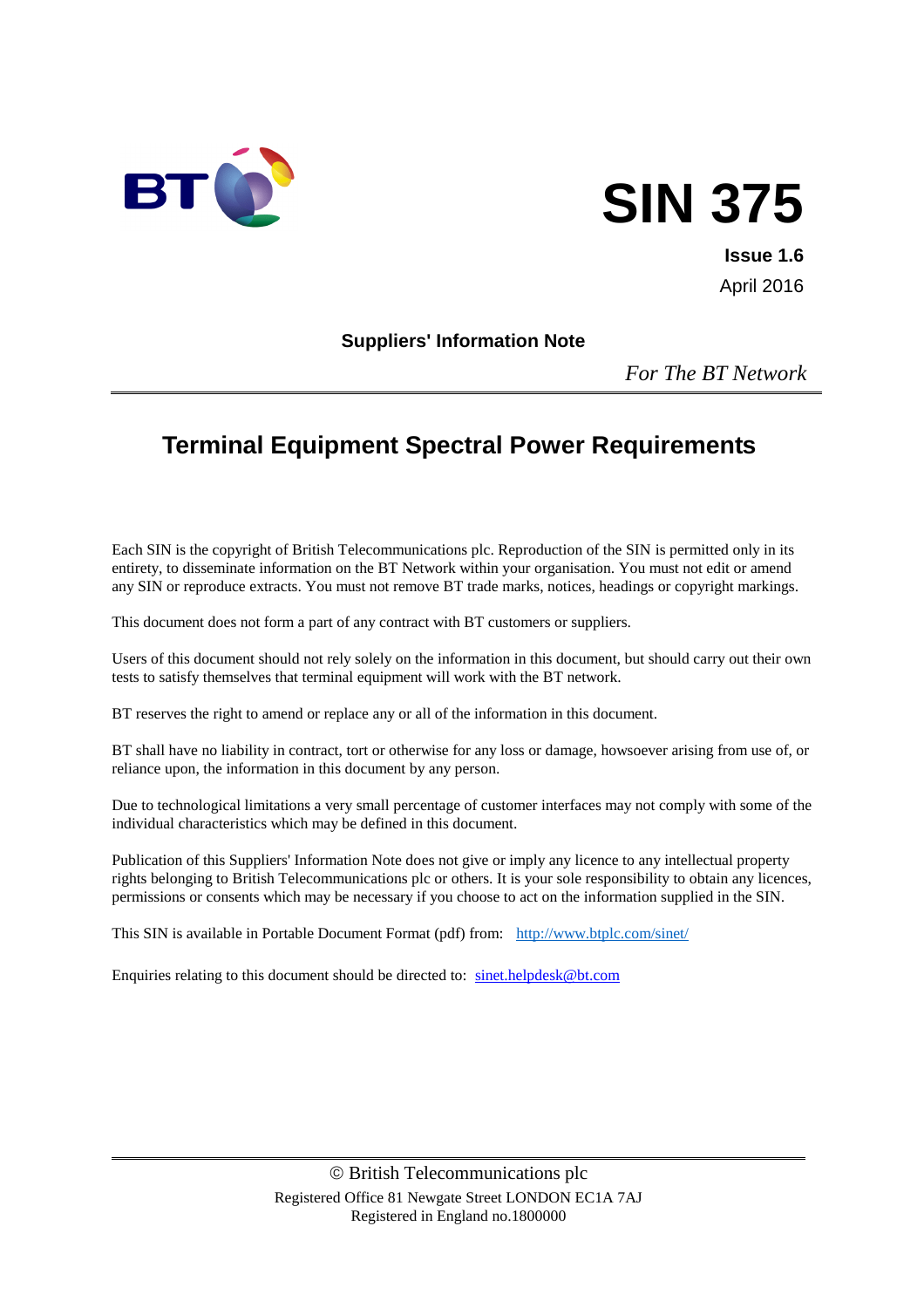## **CONTENTS**

| 5. |  |
|----|--|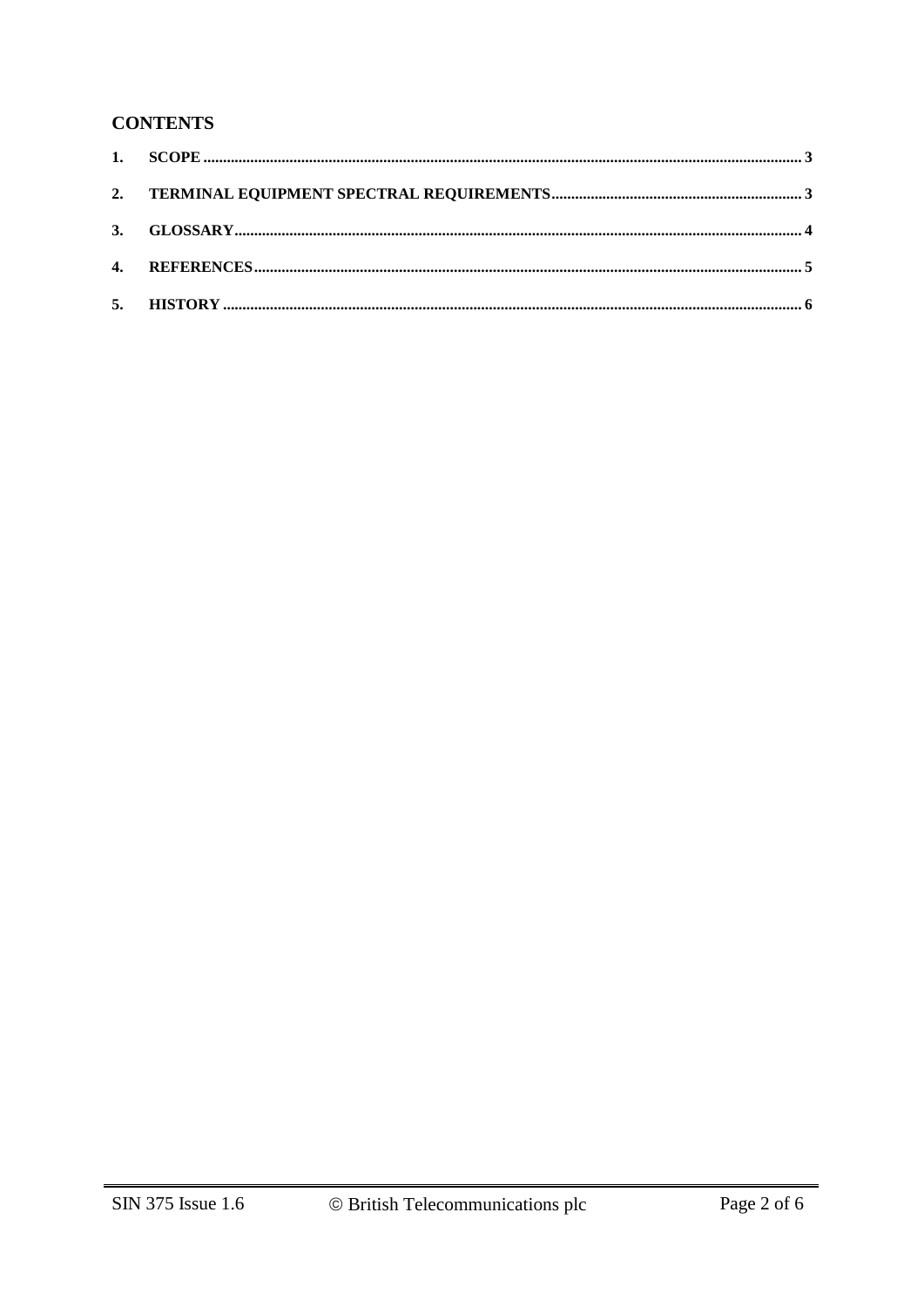# **1. Scope**

This Suppliers Information Note (SIN 375) relates to the requirement for equipment connected to all metallic twisted pairs of the BT access network to comply with the "Specification of the Access Network Frequency Plan (ANFP) applicable to transmission systems used on the BT Access Network"<sup>[1]</sup>.

This document encompasses all BT switched and leased line services [<sup>i</sup> ] utilising the metallic twisted pairs of the BT access network. Service declarations for 'PSTN - Single Analogue Line Interface' SIN 351<sup>[2]</sup>, and 'Analogue Private Circuit - 2-Wire and 4-Wire Interfaces' SIN 355<sup>[3]</sup>, expand on the information contained in this SIN in order to highlight the service specific issues of Home Phoneline Networking, and compatibility of DSL technology with Baseband analogue private circuits.

Changes to the network that affect the correct working of terminal equipment will be published in BT SINs. If the changes impact on the content of this document then it will be updated.

#### **2. Terminal Equipment Spectral Requirements**

To prevent undue interference with other users of the BT access network, terminal equipment needs to conform to the requirements of the "Specification of the Access Network Frequency Plan (ANFP) applicable to transmission systems used on the BT Access Network"<sup>[1]</sup>. This ANFP defines six application points, each of which has a dedicated PSD limit mask(s). These application points are as follows:

| Point of Application of the ANFP                                                                                       | <b>PSD Mask</b><br>specification |
|------------------------------------------------------------------------------------------------------------------------|----------------------------------|
| MDF (at an MDF site/exchange) connected to<br>metallic access network cables routed to an NTP via a SLCP.              | Part A                           |
| SDF (as a sub-loop connection point)                                                                                   | Part B                           |
| NTP (at the customer's premises)                                                                                       | Part C                           |
| MDF Exchange Outlet (at an MDF site/exchange) connected to<br>metallic access network cables routed directly to an NTP | Part D                           |

i The following services are for the purpose of example, and are by no means exhaustive of the BT service offerings which utilise the metallic pairs of the access network:

PSTN- Single line / Multi-line

Analogue Private Circuits - 2-wire & 4-wire

Redcare

 $\overline{a}$ 

Featureline

Exchange line

Featurenet

Broadcast / Music / Video circuits

Next Generation Access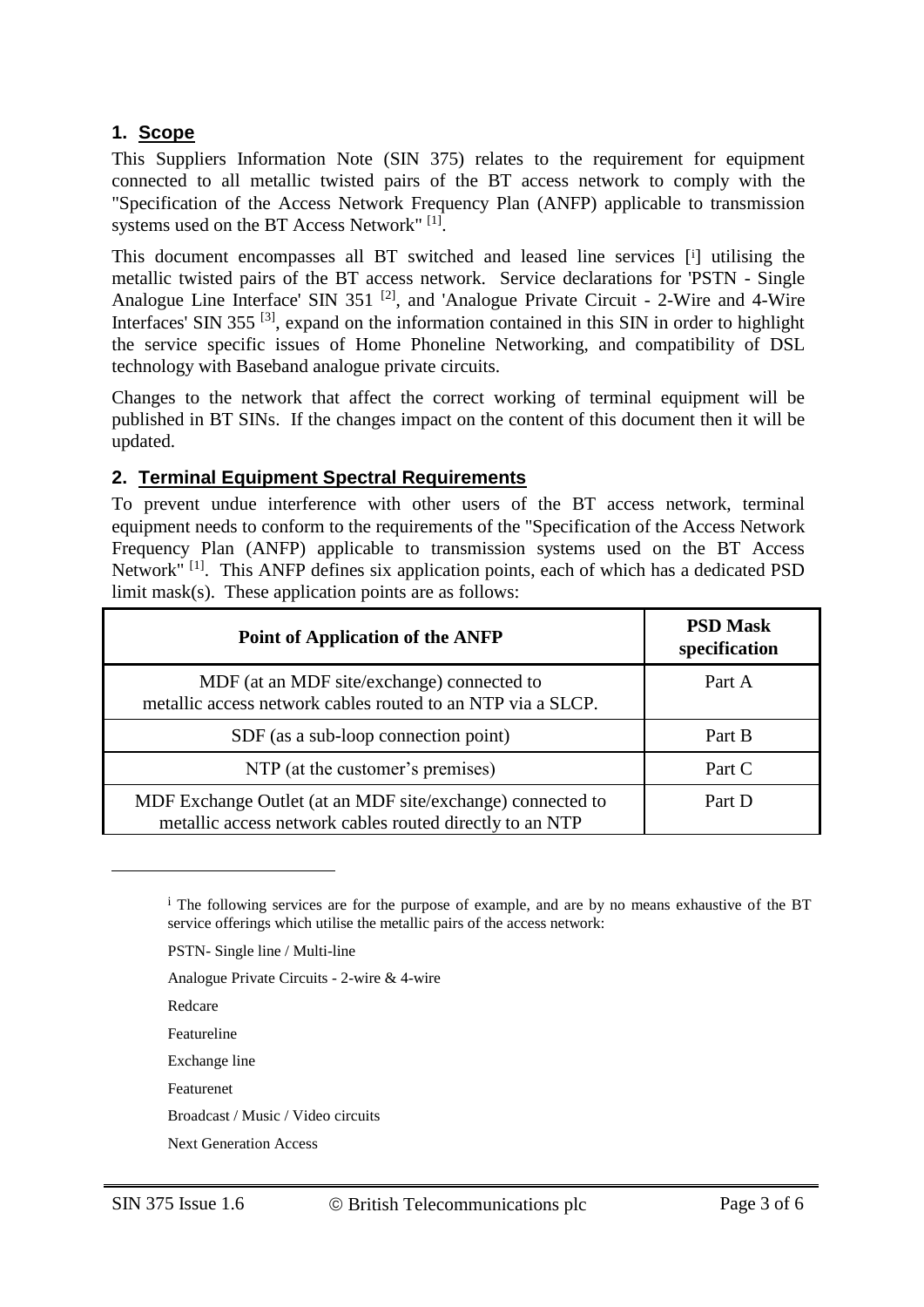| without a SLCP included in the routing and not sharing a cable<br>sheath containing cables routed via a SLCP. |        |
|---------------------------------------------------------------------------------------------------------------|--------|
| G. fast SDF (as a G. fast sub-loop connection point)                                                          | Part E |
| G.fast NTP (at the customer's premise), paired with Part E                                                    | Part F |

## **Table 1 - Interface Categories [1] .**

Part B of the ANFP defines a range of PSD masks for the cabinet SDF depending on the loss from the MDF site to the SDF site (i.e. the loss of the E-side cable) . As there may be more than one type and route of cable between these two sites with disparate losses the nominal loss for a given cabinet may be based on the statistics of these losses, with the resulting loss figure being called the Cabinet Assigned Loss (CAL).

A Cabinet Assigned Loss will be identified for all BT cabinets based on estimates of the losses of all the cables between the MDF site and the SDF site. New BT cabinets will be given a Cabinet Assigned Loss upon completion of their installation. Once the assignment has been made, it is fixed and will only change if that cabinet (or the cables terminating on the cabinet) are subject to a significant engineering modification (e.g. re-routing due to a road development scheme) or to an ANFP assignment check process that results in a change in the assignment.

Part C of the ANFP divides the access network metallic loops into five line categories, 'ultra short', 'extra short', 'short', 'medium', and 'long'. Each category has an associated Power Spectral Density mask (PSD) defining the maximum power for each frequency that may be injected into the line at the customer end of the local loop. Once the ANFP categorisation has been undertaken, the ANFP category for a given line is fixed and will only change if that line (or the lines terminated on the same Distribution Point {DP}) is subject to a significant engineering modification (e.g. re-routing due to a road development scheme).

Equipment that has been approved under the UK terminal equipment approval regime that existed prior to the implementation of the RE&TTE Directive  $^{[4]}$ , which is transposed into UK law by SI (Statutory Instrument) 2000 No.730<sup>[5]</sup> as amended by SI 2003 No.1903<sup>[6]</sup> and SI 2003 No.3144  $^{[7]}$ , is deemed to be compliant with the ANFP. Customers requiring clarity on the compliance of their terminal equipment with the ANFP are advised to contact their terminal equipment supplier.

If interference is caused to other users of the BT access network, and this is identified as resulting from terminal equipment being non-compliant with the ANFP, BT will be required to take remedial action to remove the cause of the interference. This could ultimately result in the disconnection of the circuit from the non-compliant terminal equipment.

# **3. Glossary**

| <b>ANFP</b> | <b>Access Network Frequency Plan</b> |  |
|-------------|--------------------------------------|--|
| <b>CAL</b>  | Cabinet Assigned Loss                |  |
| DP          | <b>Distribution Point</b>            |  |
| DSL         | Digital Subscriber Line              |  |
| <b>MDF</b>  | Main Distributioin Frame             |  |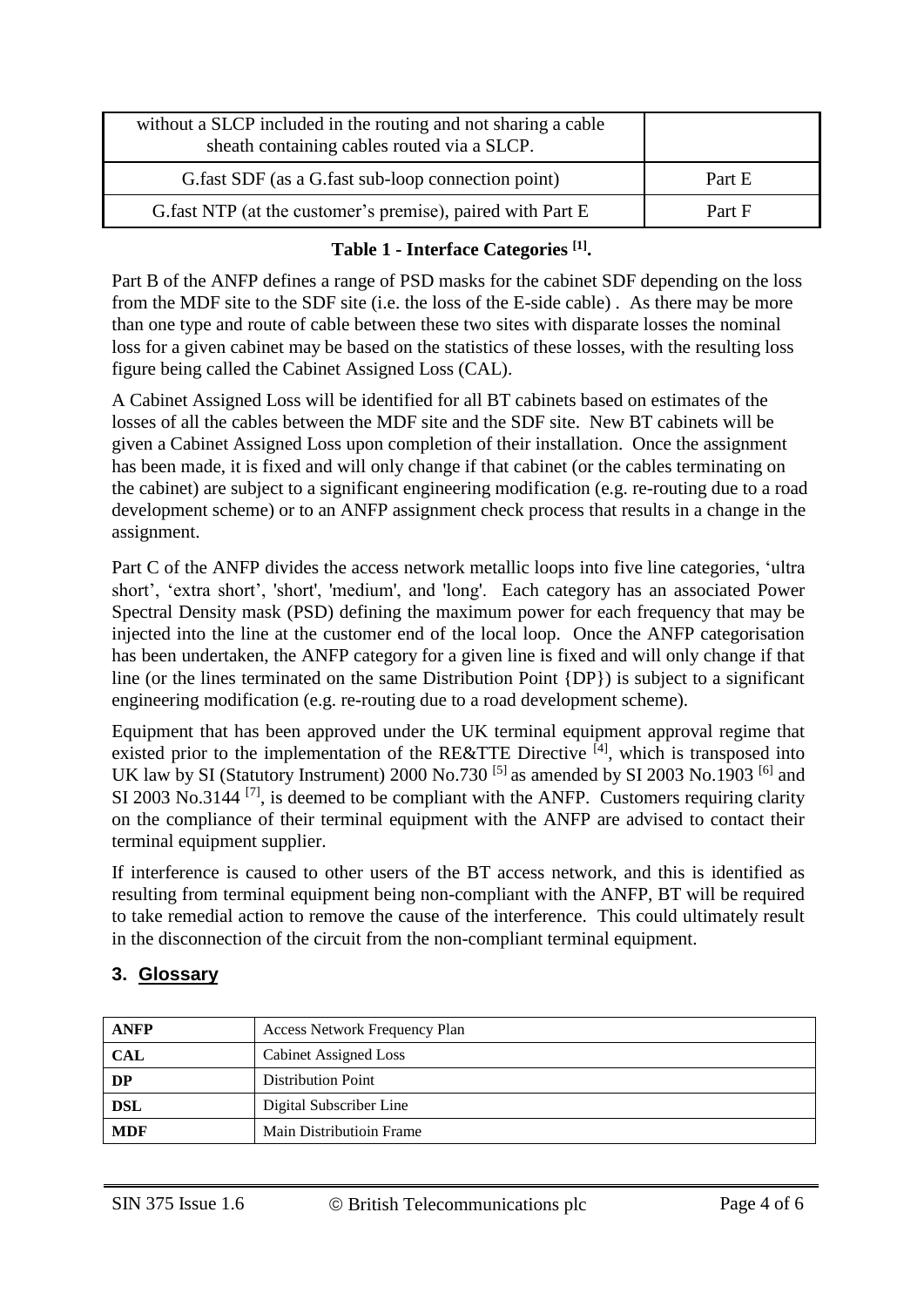| <b>NTP</b>        | Network Termination Point (in customer's premises)           |  |
|-------------------|--------------------------------------------------------------|--|
| <b>PSD</b>        | <b>Power Spectral Density</b>                                |  |
| <b>RE&amp;TTE</b> | Radio Equipment and Telecommunications Terminal Equipment    |  |
| <b>SDF</b>        | Secondary Distribution Frame (in street cabinet)             |  |
| <b>SI</b>         | <b>Statutory Instrument</b>                                  |  |
| <b>SIN</b>        | Suppliers' Information Note                                  |  |
| <b>SLCP</b>       | Sub Loop Crossconnection Point ( <i>i.e.</i> street cabinet) |  |

# **4. References**

| $[1]$             | <b>NICC Document</b><br>ND 1602: 2016/03 | Specification of the Access Network Frequency Plan applicable to<br>transmission systems used on the BT Access Network – Issue 6.1.1.<br>Note: This document is available at http://www.nicc.org.uk                             |
|-------------------|------------------------------------------|---------------------------------------------------------------------------------------------------------------------------------------------------------------------------------------------------------------------------------|
| $[2]$             | <b>SIN 351</b>                           | 'BT Public Switched Telephone Network (PSTN): Technical<br>Characteristics Of The Single Analogue Line Interface'.                                                                                                              |
| $[3]$             | <b>SIN 355</b>                           | 'BT Analogue Private Circuits: Technical Characteristics of 2-Wire and 4-<br>wire Analogue Interfaces'.                                                                                                                         |
| $[4]$             | <b>RE&amp;TTE Directive</b>              | Directive 1999/5/EC of the European Parliament and of The Council of<br>9 March 1999 on radio equipment and telecommunications terminal<br>equipment and the mutual recognition of their conformity, OJ L91,<br>7.4.1999, p.10. |
| $\lceil 5 \rceil$ | SI 2000 No.730                           | "The Radio Equipment and Telecommunications Terminal Equipment<br>Regulations 2000" UK Statutory Instrument 2000 No. 730 published on<br>13 March 2000.                                                                         |
| [6]               | SI 2003 No.1903                          | The Radio Equipment and Telecommunications Terminal Equipment<br>(Amendment) Regulations 2003                                                                                                                                   |
| $[7]$             | SI 2003 No.3144                          | The Radio Equipment and Telecommunications Terminal Equipment<br>(Amendment No.2) Regulations 2003                                                                                                                              |

For further information or copies of referenced sources, please see document sources at <http://www.btplc.com/sinet/>